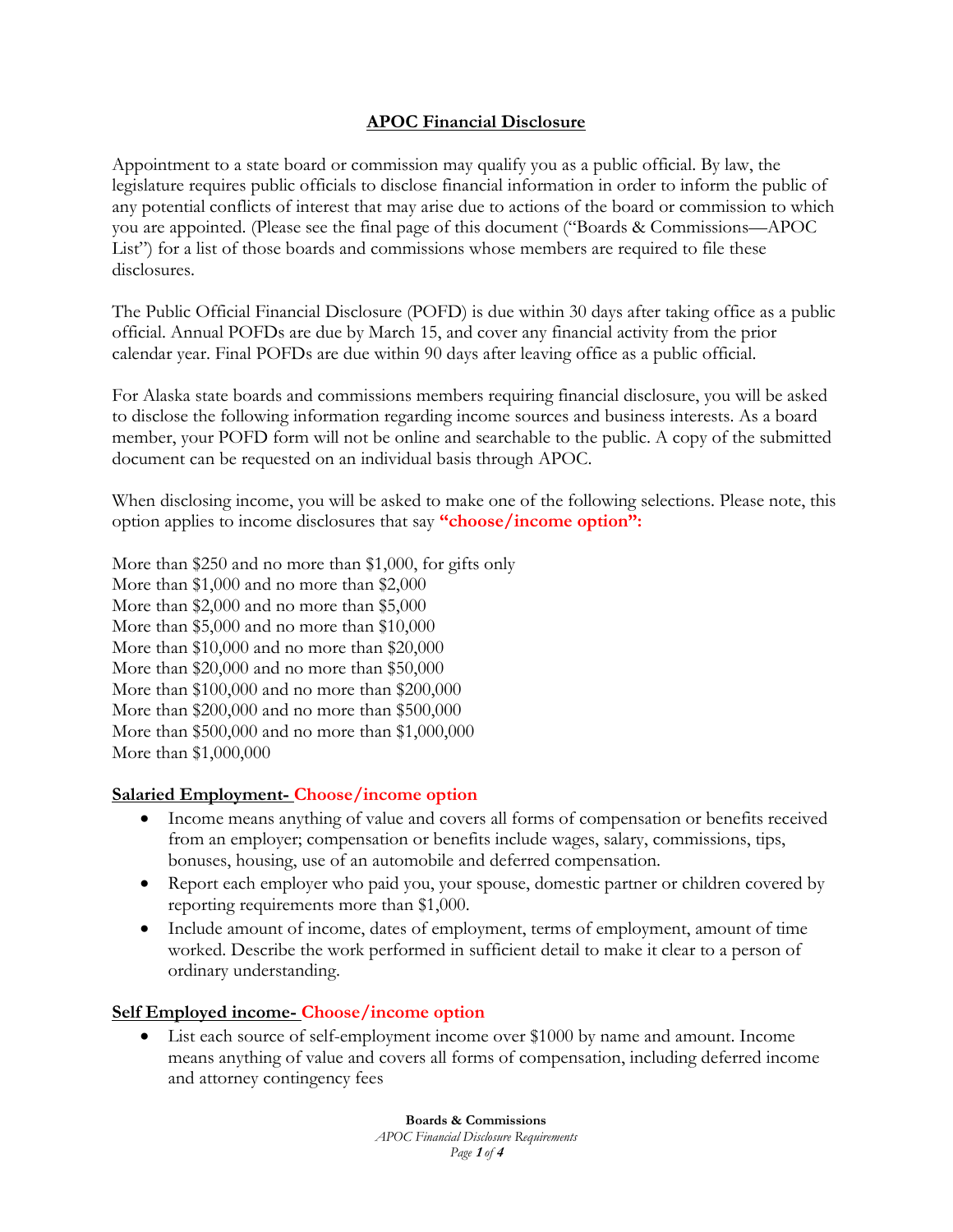Disclose each client, customer or business that paid you, your spouse/domestic partner or child more than \$1,000. Self-employment includes sole proprietors, partnerships, limited liability companies, professional corporations.

# **Rental Income- Choose/income option**

 If any person paid more than \$1000 in rent during the preceding calendar year, report the name of the person and the amount of the rent paid, and, if the property is managed by a person other than the filer or a family member of the filer, additionally report the manager's name.

# **Dividends, Interest & Other Business/Investment Distributions of Earnings-Choose/income option**

- Please remember to add your PFDs to this section if applicable.
- Disclose source and amount of income over \$1000 received from dividends, interest and other distributions of earnings from a business or investment
- Include dividends or interest received from bank accounts, capital gains, money market accounts, certificates of deposit, Native corporation dividends, Permanent Fund dividends
- Note: This section refers only to amounts received during the reporting period; there is a separate section for disclosing business interest information.

# **Other Income – Choose/income option**

 List source and amount of income over \$1,000 not listed elsewhere in this form, including sale of goods or property, taxable capital gains, pensions, retirement account cash-outs, government entitlements, alimony or child support payments, honoraria and any other payments not otherwise accounted for.

## **Gifts worth More than \$250**

 Report all gifts worth more than \$250 (including gifts from a single source with a cumulative value of more than \$250). Include travel expenses, discounts not available to the public, loans forgiven or loans paid by a third party. Do not report gifts from spouse, domestic partner, parent, dependent child, sibling, grandparent, aunt, uncle, niece or nephew.

## **Business Interests**

- Report business interests even if they were NOT a source of income, including businesses in which the filer or family member (spouse, domestic partner, dependent children and for legislative branch filers ONLY – nondependent children living with the filer):
	- o Served as stockholder, owner, officer, director, partner, proprietor, employee or held an interest.
	- o Had ownership interests of more than \$1,000 in a publicly traded corporation.
	- o Had any other ownership interest in a business, including shares in non-publicly traded corporations, sole proprietorships, and limited liability companies. Include options to buy.
	- o Include non-profit organizations, corporations, businesses, associations, trade groups.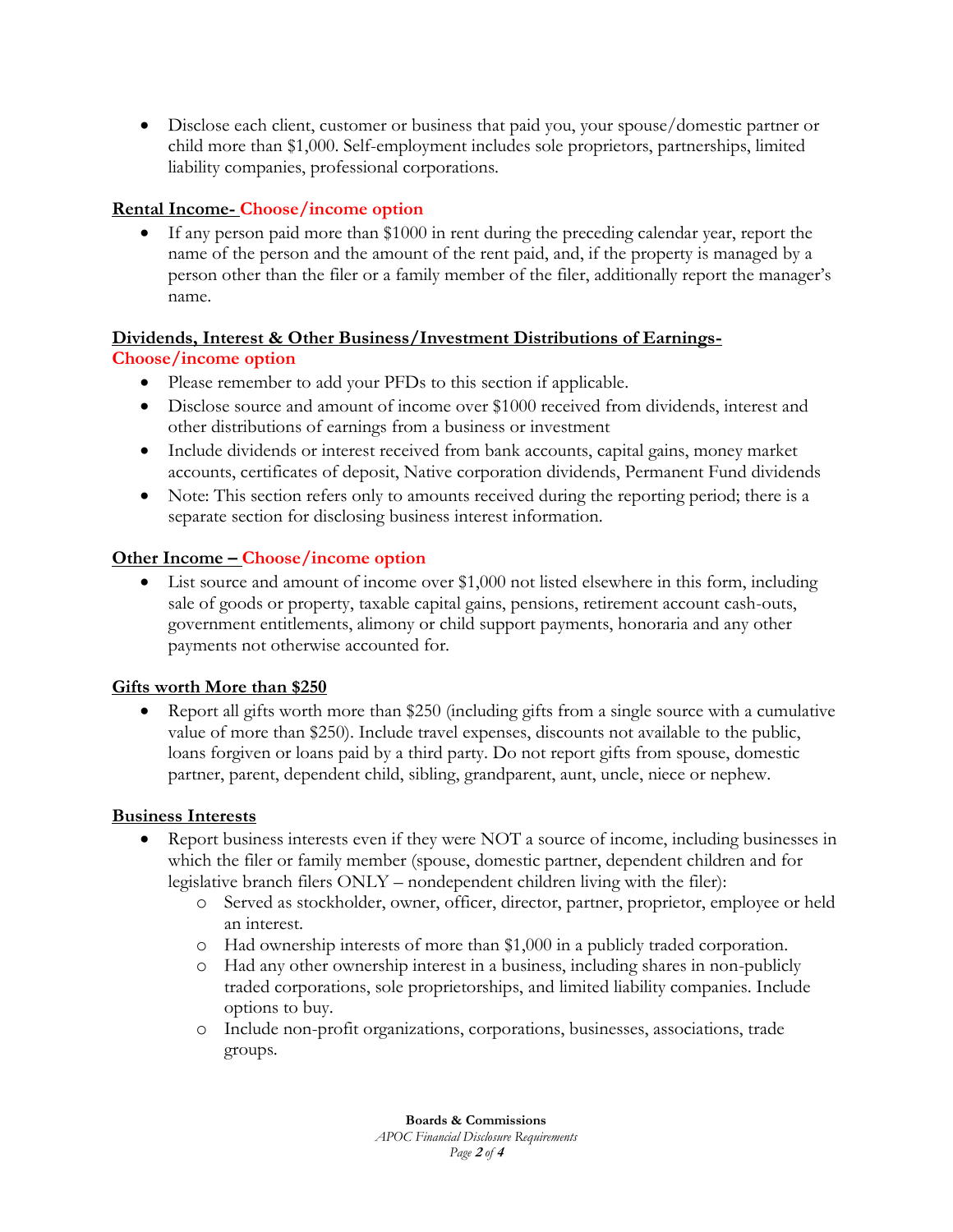## **Real Property Interests**

- Report an interest in real property by the address or other legal description of the property, except that a primary residence or recreational property held for personal use may be described only by zip code.
- Report the nature of the interest that the filer or family member held in the property; the nature of interests to be reported includes fee simple ownership, tenancy in common, general or limited partnership interest, and holder of an option to purchase.

### **Trusts, Retirement Accounts or Other Beneficial Interests**

- Report each trust, retirement account or other beneficial interest that exceeded \$1,000 during the reporting period, including a state or federally administered retirement system plan, employee pension plans, profit-sharing trusts, family trust, education trusts, deferred compensation plans, annuity plans or any other similar arrangement intended to provide future income the filer or family member.
- Identify individual investments accounts if you or family members manage or personally control the investments.

### **Loans, Loan Guarantees & Debts over \$1,000**

- Report each creditor or lender to whom more than \$1,000 was owed during the reporting period.
- Report guarantor of each loan.
- List financial obligations, including mortgages on property owned or sold during the reporting period; loans that have been guaranteed; delinquent taxes; alimony; child support payments; medical bills; boat and vehicle loans; business and personal loans; escrows; student loans; signature loans and promissory notes.
- Loans include secured, unsecured and contingent loans.
- Do NOT list credit card obligations or revolving charge accounts.

#### **Government Contracts & Offers to Contract**

- List all contracts, bids and offers to contract with the state or any state or municipal agency or entity.
- Report contract interests as individual, sole proprietor, family member, partnership, professional corporation, Limited Liability Company or through a corporation in which filer or family members held a controlling interest.

#### **Natural Resource Leases**

- List natural resource leases including mineral, timber, oil and gas leases held, bid or offered during the reporting period.
- Report lease interests as individual, sole proprietor, family member, partnership, professional corporation, Limited Liability Company; or corporation in which you or family (individually or together) held controlling interest.